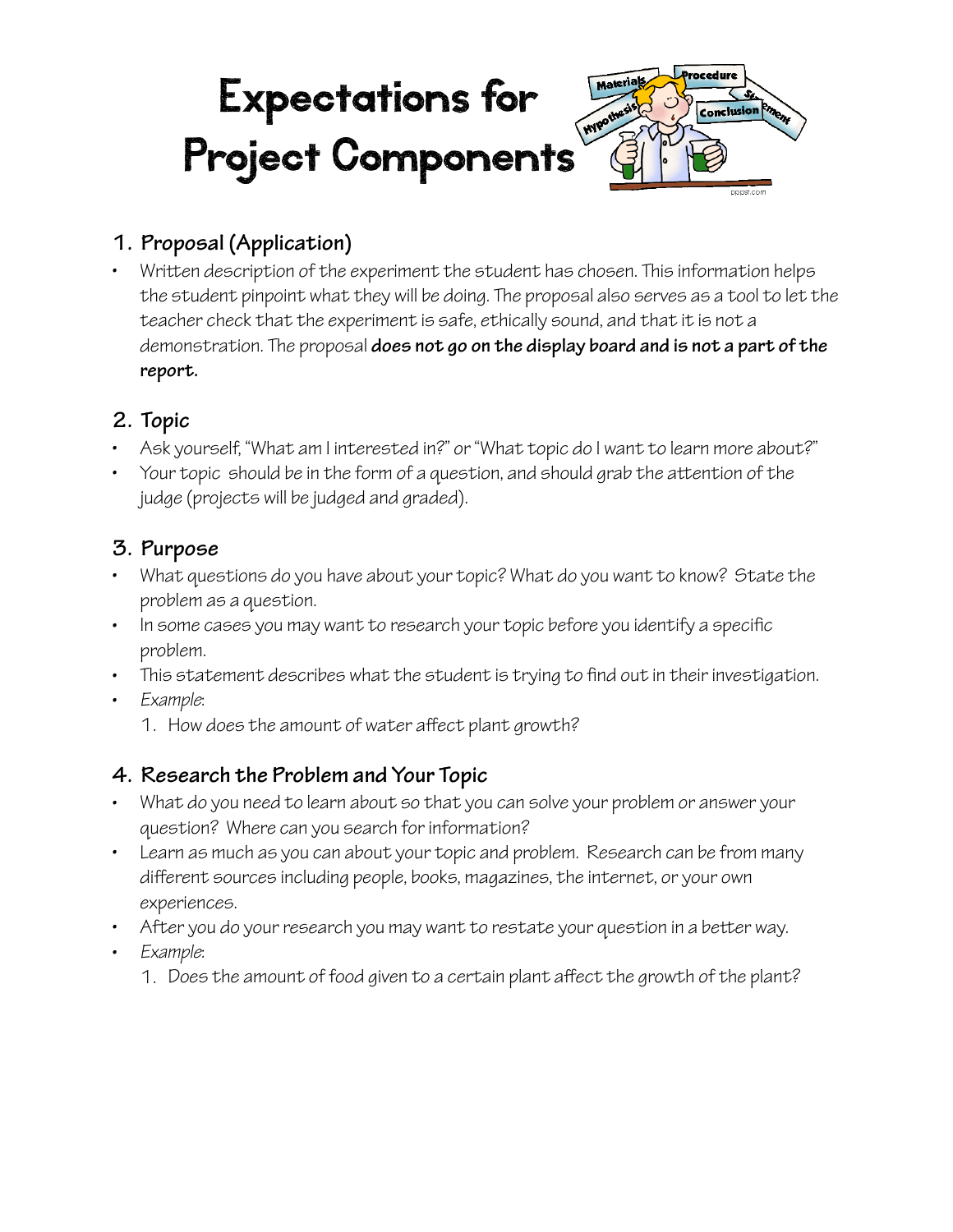## **5. Hypothesis**

- Now that you have done your research, you need to develop a hypothesis.
- A hypothesis is a prediction. What is your prediction of the answer to your question? What do you think will happen?
- Guess what the answer to your question will be. This is not a mystery. You have educated yourself on the topic and by now you should be able to make a guess the answer based on your learning. This is also called an "educated guess." An educated guess is based on your research and prior knowledge.
- It should be in the form of "If ..., then ..."
- Example:
	- 1. I predict that if my plant does not get enough water, then it will die.

### **6. Materials**

- How will you test your hypothesis? What tests will answer your question?
- A very detailed and specifc list of all equipment needed to conduct the experiment.
- It should be so specifc and detailed that it could be replicated by someone else who is completely unfamiliar with your experiment.

### **7. Procedure**

- This is a step-by-step explanation of how to do the experiment and should be very detailed. Use sequential words to help you when you are writing this in a paragraph.
- How will you test your hypothesis? What tests will answer your question?
- Defne the variables that will change from one experiment to the next. Amount of water? Amount of plant food?
- **• Plan the tests that you want to preform so that you will have a good idea of how much time you will need to complete them in the time alloted for your project. How long will it take to grow your plants and get good data?**

# **8. Experiment (Testing the Hypothesis)**

- The experiment is one of the only requirements that should be completed at home. All of the preparation will primarily take place at school.
- Make sure to document what happens as you conduct your experiment.
- Take detailed notes, pictures, or draw sketches.
- Be very detailed in your documentation and data collection.